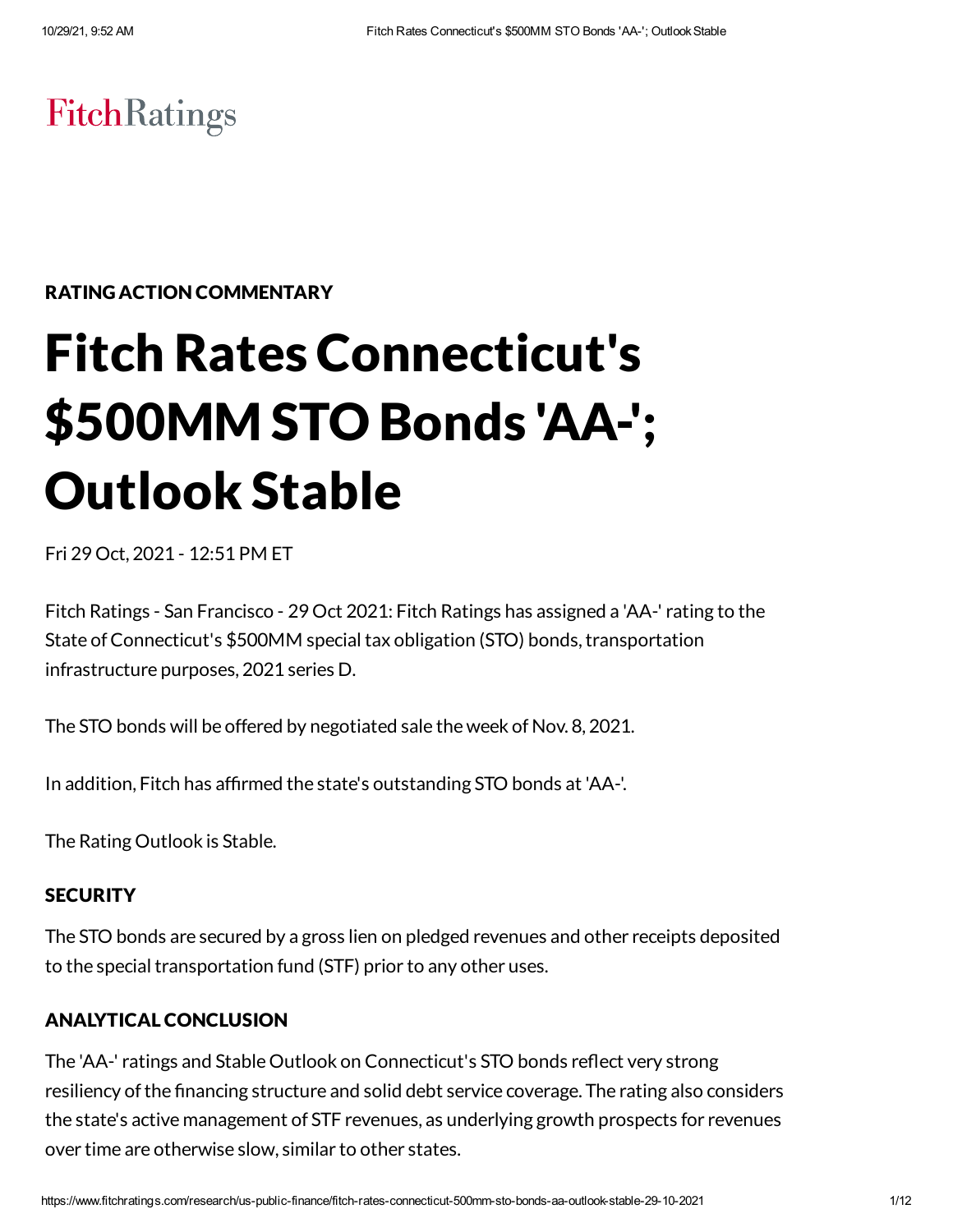The rating on the STO bonds remains capped at the state's 'AA-' IDR, given its ability to statutorily adjust the rates of pledged taxes and fees and their distribution. The new bonds and all outstanding bonds have been issued under a senior lien, with no second lien bonds outstanding or contemplated.

#### KEY RATING DRIVERS

Growth Prospects Steady: Underlying growth prospects for transportation-related revenues pledged to the bonds are likely to be flat over time, similar to other states and reflective of an 'a' assessment. The pledge of portions of statewide sales taxes adds diversity to the pledge beyond transportation receipts and supports steadier growth over time. Revenue trends are affected by active state management to augment resources for transportation capital and operating needs.

Leverage Limits and High Resiliency: Receipts are economically sensitive, but pledged revenues can absorb a significant decline and still provide sufficient coverage of debt service based on current revenue expectations.A 2x maximum annual debt service (MADS) additional bonds tests provides a strong cushion for bondholders in the event of cyclical declines. The state's demonstrated capability to statutorily redirect pledged revenues constrain the resilience assessment to 'aa'.

Rating Capped by State IDR: The credit is exposed to the operating performance of the state ofConnecticut given the state's ability and demonstrated willingness to alter the flow of pledged revenues to the transportation fund. This interdependence caps the STO rating at the state's 'AA-' IDR.

#### RATING SENSITIVITIES

Factors that could, individually or collectively, lead to positive rating action/upgrade:

--An upgrade ofConnecticut's IDR, given that the rating on the STO bonds is capped at the state's IDR;

--Sustained improvement in revenue growth prospects to a level exceeding national inflation;

Factors that could, individually or collectively, lead to negative rating action/downgrade:

--A material and sustained erosion in pledged receipts that reduces resilience of the structure, or state actions that shift pledged revenues away from the STF or otherwise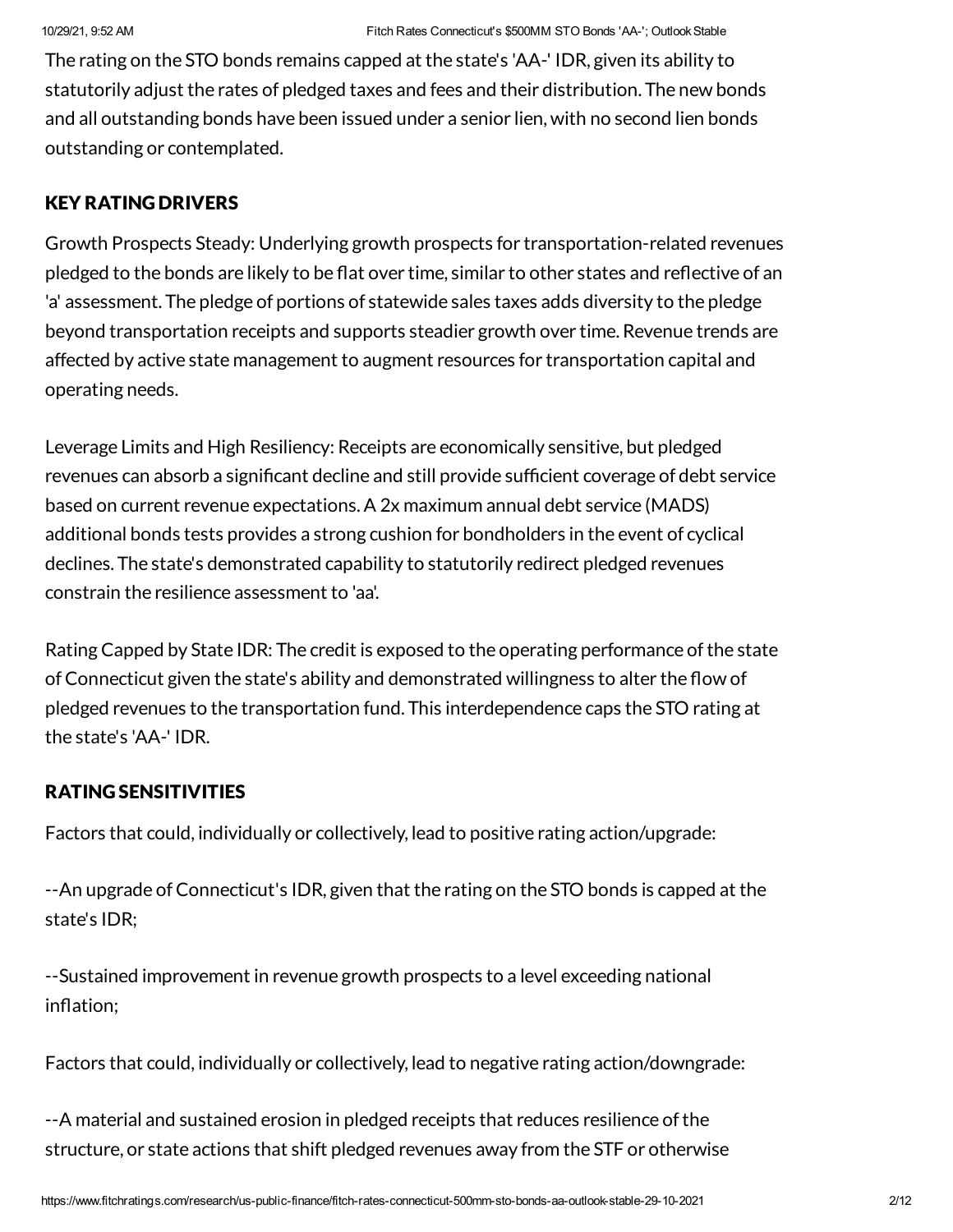narrow the resilience of the structure;

--A downgrade ofConnecticut's IDR, given that the rating on the STO bonds is capped by the state's IDR.

#### BEST/WORST CASE RATING SCENARIO

International scale credit ratings of Sovereigns, Public Finance and Infrastructure issuers have a best-case rating upgrade scenario (defined as the 99th percentile of rating transitions, measured in a positive direction) of three notches over a three-year rating horizon; and a worst-case rating downgrade scenario (defined as the 99th percentile of rating transitions, measured in a negative direction) of three notches over three years. The complete span of best- and worst-case scenario credit ratings for all rating categories ranges from 'AAA' to 'D'. Best- and worst-case scenario credit ratings are based on historical performance. For more information about the methodology used to determine sector-specific best- and worst-case scenario credit ratings, visit <https://www.fitchratings.com/site/re/10111579>.

#### ECONOMIC RESOURCE BASE

Connecticut's economy is anchored by a sophisticated, defense-related manufacturing sector, important finance and insurance sectors in Fairfield County and Hartford, respectively, health and education institutions, and tourism linked in part to Native American gaming in the southeast. Population growth in Connecticut, like much of the northeast, has been well below the U.S. average in recent decades. Initial 2020 census data points to a modest, 0.9% uptick since the 2010 census, stronger than recent annual estimates although below neighboring states and national trends.

#### DEDICATED TAX CREDIT PROFILE

The 'AA-' rating reflects the underlying credit quality of the bonds' structure, with both growth prospects and resilience dependent on state policy actions. The credit is exposed to the operations of the state of Connecticut by virtue of the state's ability to statutorily adjust both the rates of pledged taxes and fees and their distribution among the state's funds. Although voters approved a constitutional dedication of revenues in the STF for transportation purposes in 2018, the legislature retains discretion to adjust rates and/or allocations of pledged revenues prior to deposit of revenues into the STF.

Some of these adjustments constrain resilience, while some enhance resilience. This has been demonstrated in the fiscal 2020-2021 biennium, when the scheduled phase-in of expanded sales tax deposits to the STF was modified to support the general fund, and in the fiscal 2022-2023 biennium, with the passage of a highway use fee on truck traffic as of Jan. 1, 2023.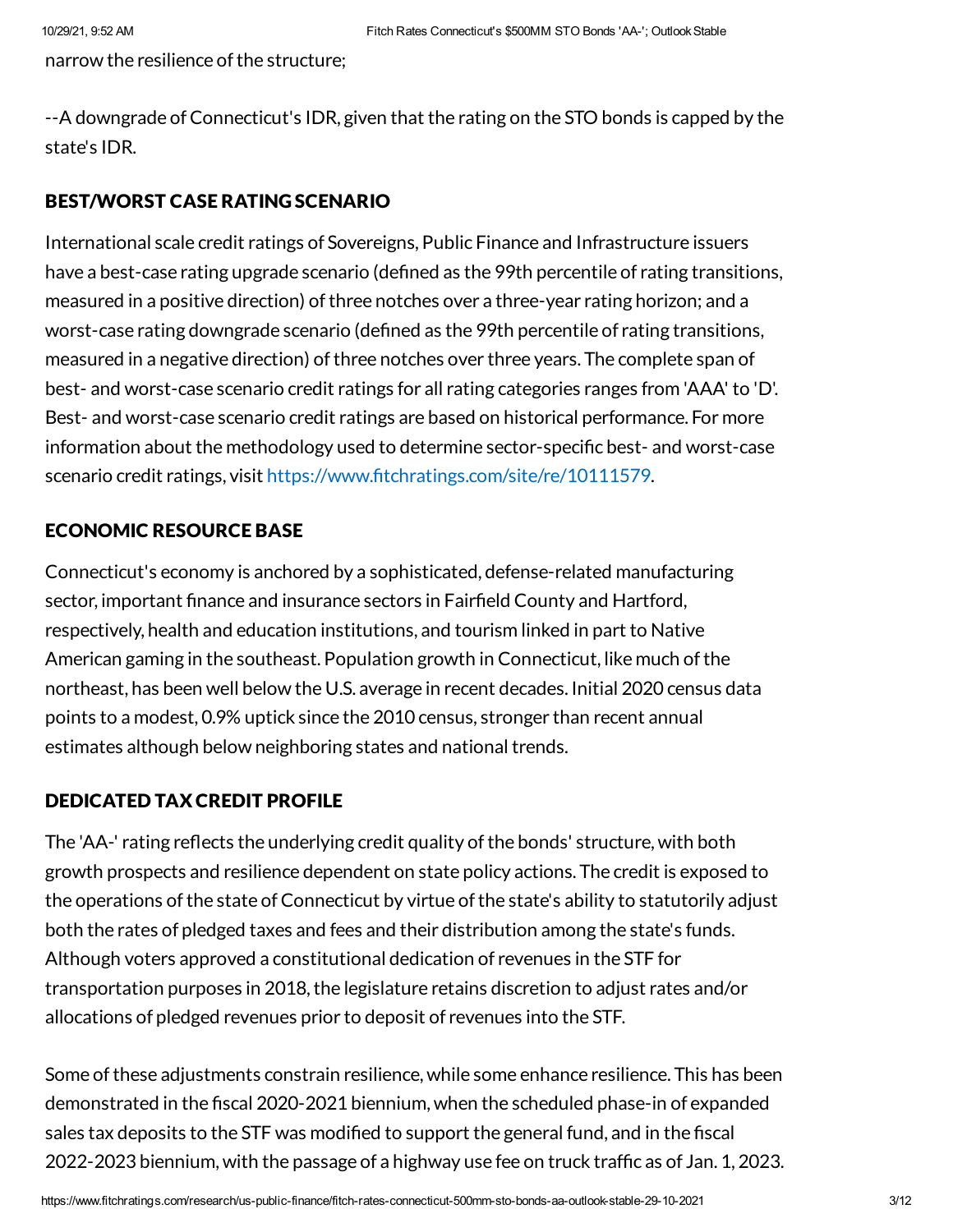The state actively manages capital, debt issuance, revenues and expenditures in the STF to identify and address cumulative deficits in the STF over the state's longer-term transportation planning window.

For additional information on Connecticut's IDR, please see Fitch's May 2021 press release "Fitch Upgrades Connecticut's IDR to 'AA-'; Rates \$1 Billion GO Bonds 'AA-'; Outlook Stable," at [www.fitchratings.com](http://www.fitchratings.com/).

STO bonds issued under Connecticut's longstanding transportation borrowing program are supported by a first claim on pledged revenues and other receipts deposited to the STF, consisting primarily of transportation-related taxes and fees. Monthly deposits for debt service are made on a one-sixth, one-twelfth basis, and a debt service reserve is cash-funded at MADS.All outstanding bonds are on a senior lien, with remaining issuance under a second lien having fully amortized in April 2020.

After issuance of the bonds, approximately \$7.2 billion will be outstanding under the senior lien, all of which has been issued at fixed rates and a 20-year maximum amortization. Leverage of pledged resources is limited by minimum required coverage of 2x maximum annual debt service (MADS) in any 12 consecutive months of revenues in the 18 months prior to issuance of additional bonds. The bonds also carry a 2x annual coverage requirement.

Unaudited pledged revenues of \$1.8 billion in fiscal 2021 were a 17.2% increase over fiscal 2020, as statutory increases to the share of state sales taxes pledged to bondholders and increased receipts from vehicle purchasing offset continued decreases to motor fuels tax charged on gasoline, diesel and taxes to oil companies.

Fiscal 2021 pledged revenues consisted of a fixed portion of the statewide general sales tax (\$482.9 million, 26.9% of the total); a motor fuels tax charged on gasoline, diesel and other fuels sold by distributors (\$475.2 million, 26.4%); various motor vehicle registration, inspection and user fees (\$321.4 million, 17.9%); a tax on gross earnings from the sale of petroleum products containing oil derivatives (\$229.1 million, 12.8%); vehicle license, permit and fee revenues (\$130.7 million, 7.3%); and a rising share ofthe sales tax levied on the private sale of motor vehicles (\$117.2 million, 6.5%).

The motor fuels tax has traditionally been the largest component, although the phased shift of vehicle sales tax made the sales tax the largest component of STF revenue beginning in fiscal 2021.As of fiscal 2022, 75% of vehicle sales tax will be deposited to the STF, up from 25%; 100% of the vehicle sales tax will shift to the STF as of fiscal 2023 which the state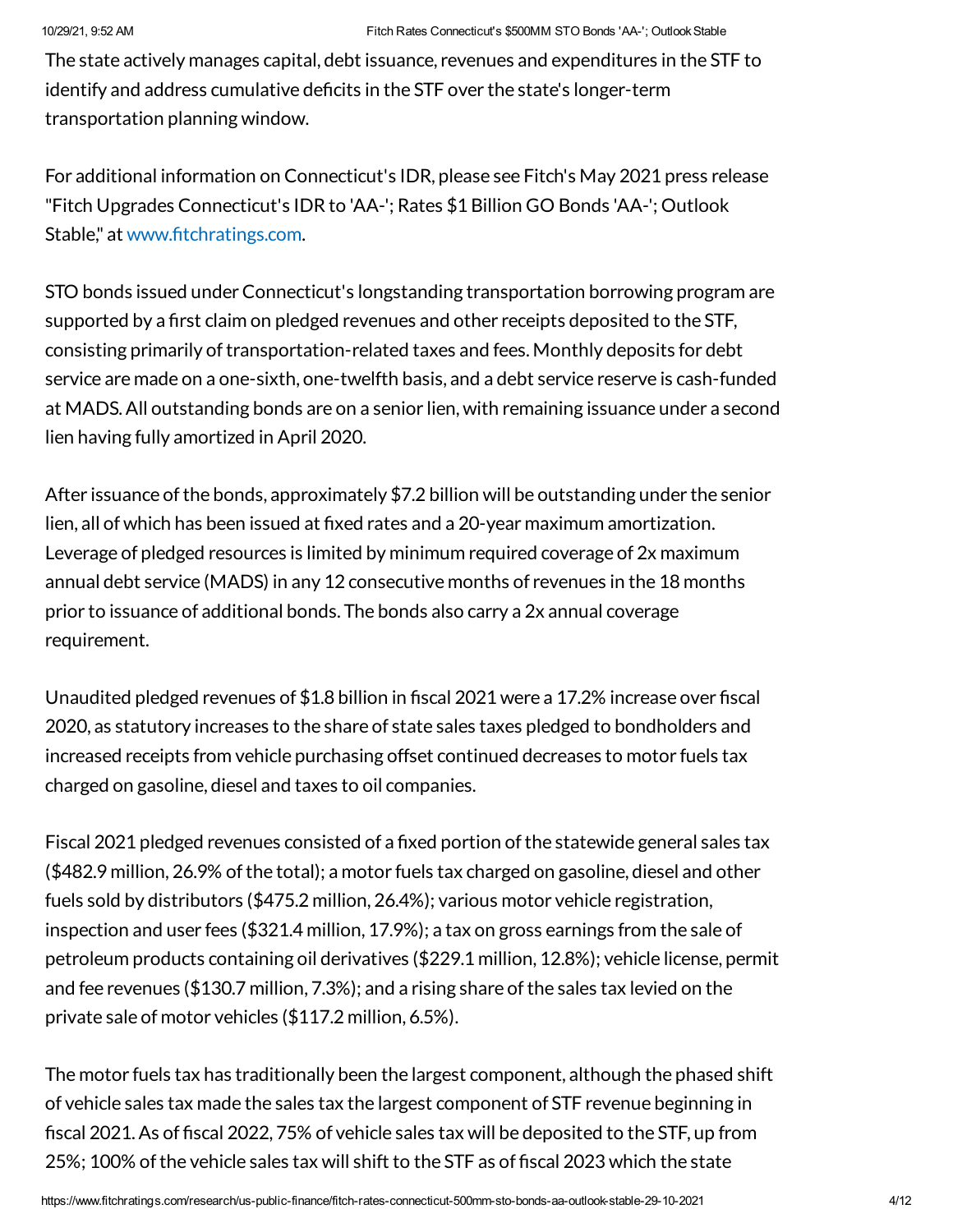estimates will yield \$370 million of the projected \$2.1 billion in pledged revenues. Fiscal 2023 revenues will also benefit from implementation of a highway use fee on truck traffic in the state, which will generate \$45 million, rising to \$90 million in fiscal 2024.

STF revenues are closely monitored, with monthly updates by the state budget office and comptroller, and updates of a multiyear outlook at each state consensus forecast.After payment of debt service, receipts support the state's broad transportation needs, including expenses of the departments of transportation and motor vehicles and pay-go capital. The forecast of cumulative surpluses or deficits over time is regularly updated to reflect underlying economic and revenue trends, planned changes to taxes,fees and their distributions, operating and capital spending and state debt issuance plans.

# RECENT PERFORMANCE

The STF was not spared from budgetary effects of the pandemic, but the rebound has already begun. STF net revenues fell 10.2% in fiscal 2020,to \$1.5 billion.An annual deficit of \$152 million was absorbed by the STF's cumulative excess (fund balance), which fell to  $$168$ million in fiscal 2020, from \$320 million in fiscal 2019. Unaudited fiscal 2021 results see the balance increasing by \$73 million to \$241 million. State projections anticipate surpluses totaling over \$400 million in the fiscal 2022-2023 biennium as the economic recovery continues and the new revenue streams flow to the STF.

Multi-year STF forecasts have typically shown narrowing surpluses or deficits later in the state's planning period. To ensure the STF retains a cumulative surplus, including as a cushion against revenue shocks such as what was experienced during the pandemic, the state has a longstanding practice of actively adjusting planned capital spending, debt issuance, revenues and expenses across a multiyear planning period.

# LIMITED TRANSPORTATION RECEIPTS GROWTH PROSPECTS

Fitch views growth prospects for the diverse mix of transportation and general receipts securing the STO bonds to be relatively flat over time despite the recent addition of new sales tax inflows and future collections from highway use fees. The dedicated revenue stream through fiscal 2020 had a 10-year CAGR of 3.1%, but this CAGR reflects substantial rate changes and other state actions that increase receipts flowing to the STF, such as the deposit of vehicle-related sales taxes. Fitch expects transportation-related collections in Connecticut, similarly to other states, to be a flat to declining source of revenue in the absence of rate changes, particularly given factors such as rising fuel efficiency and the transition to alternative fuels.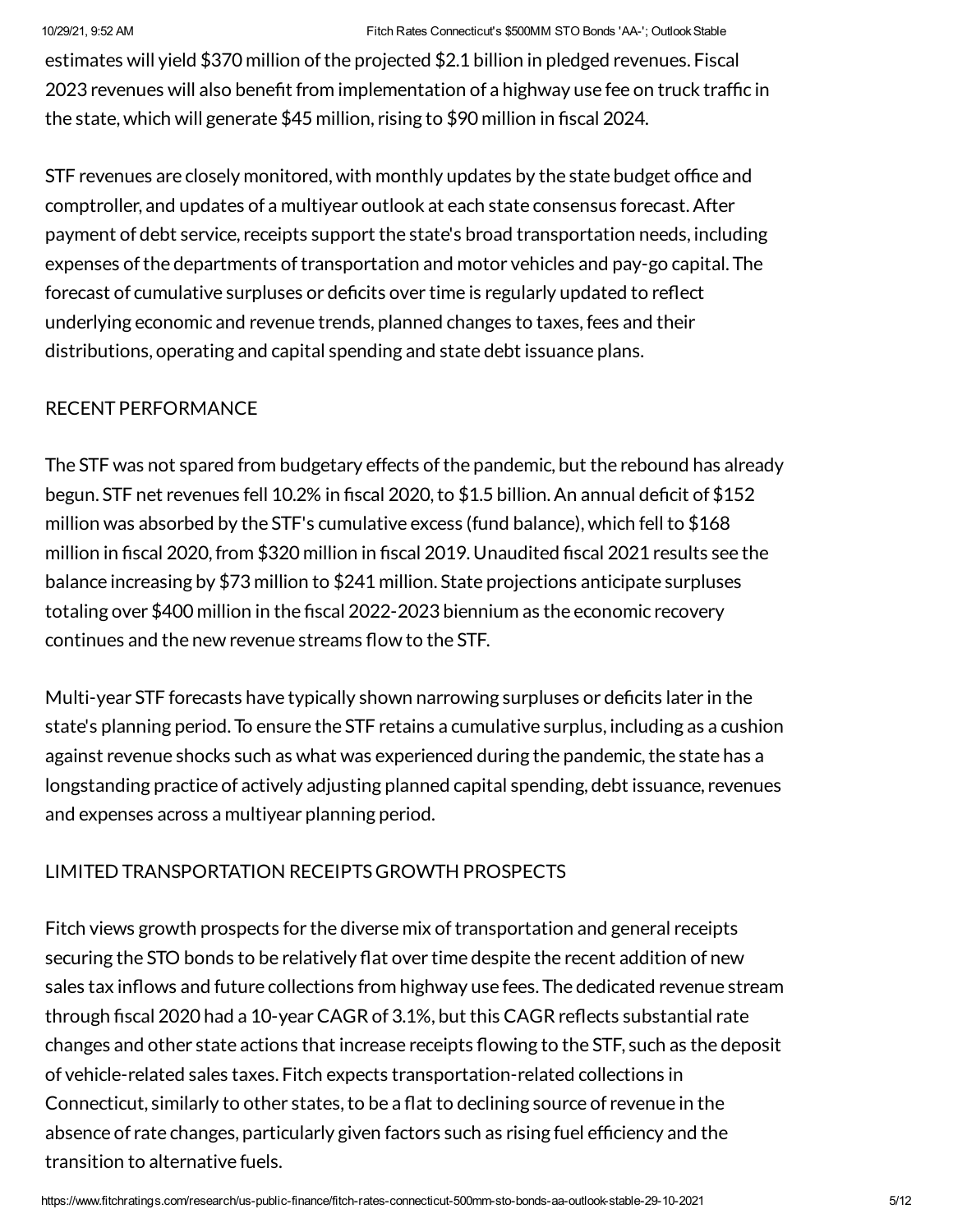# VERY STRONG RESILIENCE OF PLEDGED RECEIPTS

To assess the resilience of the bond structure to potential cyclicality, Fitch considers how much cushion the structure could still provide under stress scenarios that assume full issuance to the ABT. The assessment relies on historical pledged revenue performance for these scenarios, which include stressing current revenues based on the largest actual historical decline and based on a moderate recession as provided by the Fitch Analytical Stress Test (FAST), a model which relates historical pledged revenue over time to GDP.

Based on fiscal 2020 net revenues of \$1.5 billion and assuming full issuance to the 2x ABT, collections could fall 53% while maintaining sum-sufficient coverage of debt service. This level of cushion is about 5x the largest historical decline in pledged revenues (-10.2%, in fiscal 2020). Using the FAST model and revenue data through fiscal 2020, a separate scenario assuming Fitch's standard moderate GDP decline of 1.0% produces an expected revenue decline of 3.7%. This constitutes a very strong level of resilience, with the structure's cushion at more than 13x the scenario revenue decline, an assessment that could further strengthen as additional sales taxes are added to the fund.

In addition to the sources of information identified in Fitch's applicable criteria specified below, this action was informed by information from Lumesis.

# REFERENCES FOR SUBSTANTIALLY MATERIAL SOURCE CITED AS KEY DRIVER OF RATING

The principal sources of information used in the analysis are described in the Applicable Criteria.

#### ESG CONSIDERATIONS

Unless otherwise disclosed in this section, the highest level of ESG credit relevance is a score of'3'. This means ESG issues are credit-neutral or have only a minimal credit impact on the entity, either due to their nature or the way in which they are being managed by the entity. For more information on Fitch's ESG Relevance Scores, visit [www.fitchratings.com/esg](http://www.fitchratings.com/esg)

|                    |               | <b>RATING ACTIONS</b> |              |  |
|--------------------|---------------|-----------------------|--------------|--|
| <b>ENTITY/DEBT</b> | <b>RATING</b> |                       | <b>PRIOR</b> |  |
|                    |               |                       |              |  |
|                    |               |                       |              |  |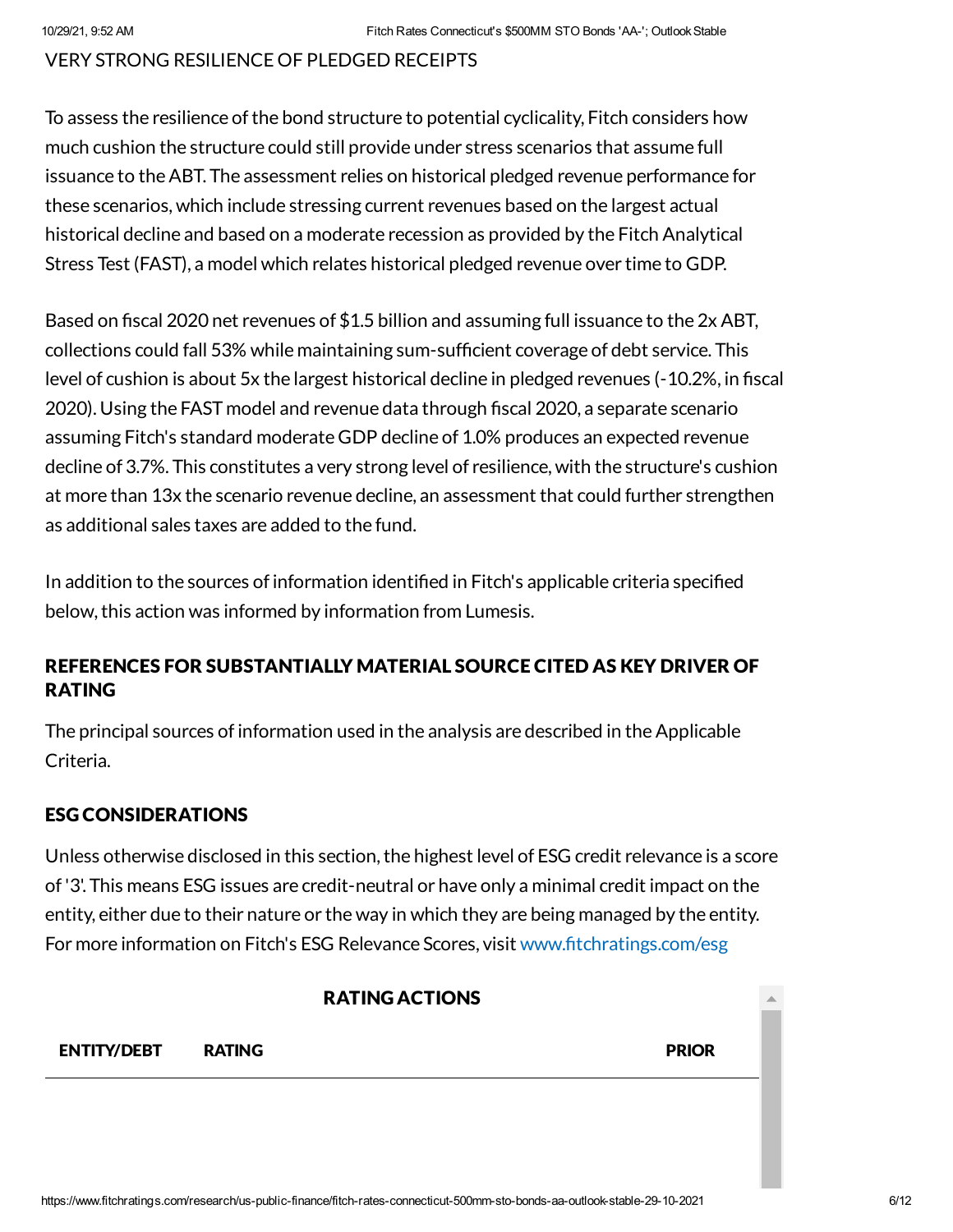| <b>ENTITY/DEBT</b>                                                              | <b>RATING</b>                               | <b>PRIOR</b>                   |
|---------------------------------------------------------------------------------|---------------------------------------------|--------------------------------|
| Connecticut,<br>State of (CT)<br>[General<br>Government]                        |                                             |                                |
| Connecticut,<br>State of (CT)<br>/Special Tax<br><b>Oblig Trans</b><br>lnfr/1LT | Affirmed<br>AA-Rating Outlook Stable<br>LT. | AA-Rating<br>Outlook<br>Stable |

# VIEW ADDITIONALRATING DETAILS

# FITCH RATINGS ANALYSTS

#### **Bryan Quevedo**

**Director** Primary Rating Analyst +1 415 732 7576 bryan.quevedo@fitchratings.com Fitch Ratings, Inc. One Post Street, Suite 900 San Francisco,CA 94104

#### **Douglas Offerman**

Senior Director Secondary Rating Analyst +1 212 908 0889 douglas.offerman@fitchratings.com

#### **Eric Kim**

Senior Director CommitteeChairperson +1 212 908 0241 eric.kim@fitchratings.com

#### MEDIA CONTACTS

**Sandro Scenga** New York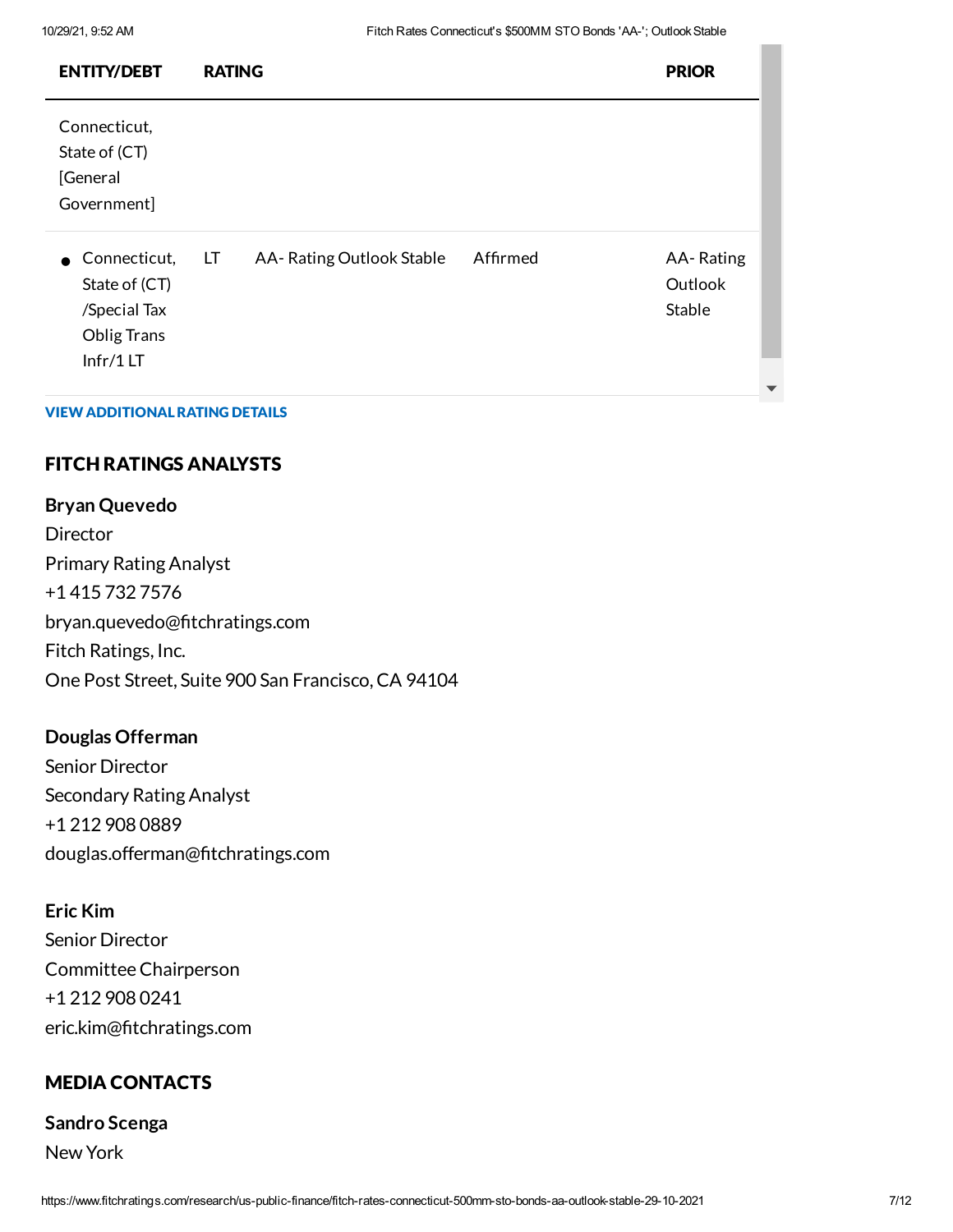+1 212 908 0278 sandro.scenga@thefitchgroup.com

Additional information is available on [www.fitchratings.com](http://www.fitchratings.com/)

#### PARTICIPATION STATUS

The rated entity (and/or its agents) or, in the case of structured finance, one or more of the transaction parties participated in the rating process except that the following issuer(s), if any, did not participate in the rating process, or provide additional information, beyond the issuer's available public disclosure.

#### APPLICABLE CRITERIA

U.S. Public Finance [Tax-Supported](https://www.fitchratings.com/research/us-public-finance/us-public-finance-tax-supported-rating-criteria-04-05-2021) Rating Criteria (pub. 04 May 2021) (including rating assumption sensitivity)

#### APPLICABLE MODELS

Numbers in parentheses accompanying applicable model(s) contain hyperlinks to criteria providing description of model(s).

FAST EconometricAPI - Fitch Analytical Stress Test Model, v3.0.0 ([1\)](https://www.fitchratings.com/research/us-public-finance/us-public-finance-tax-supported-rating-criteria-04-05-2021)

#### ADDITIONAL DISCLOSURES

[Dodd-Frank](https://www.fitchratings.com/research/us-public-finance/fitch-rates-connecticut-500mm-sto-bonds-aa-outlook-stable-29-10-2021/dodd-frank-disclosure) Rating Information Disclosure Form

Solicitation Status

[Endorsement](#page-10-0) Policy

#### ENDORSEMENT STATUS

Connecticut, State of (CT) EU Endorsed, UK Endorsed

#### DISCLAIMER

ALL FITCH CREDITRATINGSARE SUBJECT TO CERTAIN LIMITATIONSAND DISCLAIMERS. PLEASE READ THESE LIMITATIONSAND DISCLAIMERSBY FOLLOWING THIS LINK: [HTTPS://WWW.FITCHRATINGS.COM/UNDERSTANDINGCREDITRATINGS.](https://www.fitchratings.com/UNDERSTANDINGCREDITRATINGS) IN ADDITION, THE FOLLOWING [HTTPS://WWW.FITCHRATINGS.COM/RATING-](https://www.fitchratings.com/rating-definitions-document)DEFINITIONS-DOCUMENT DETAILS FITCH'SRATING DEFINITIONS FOR EACH RATING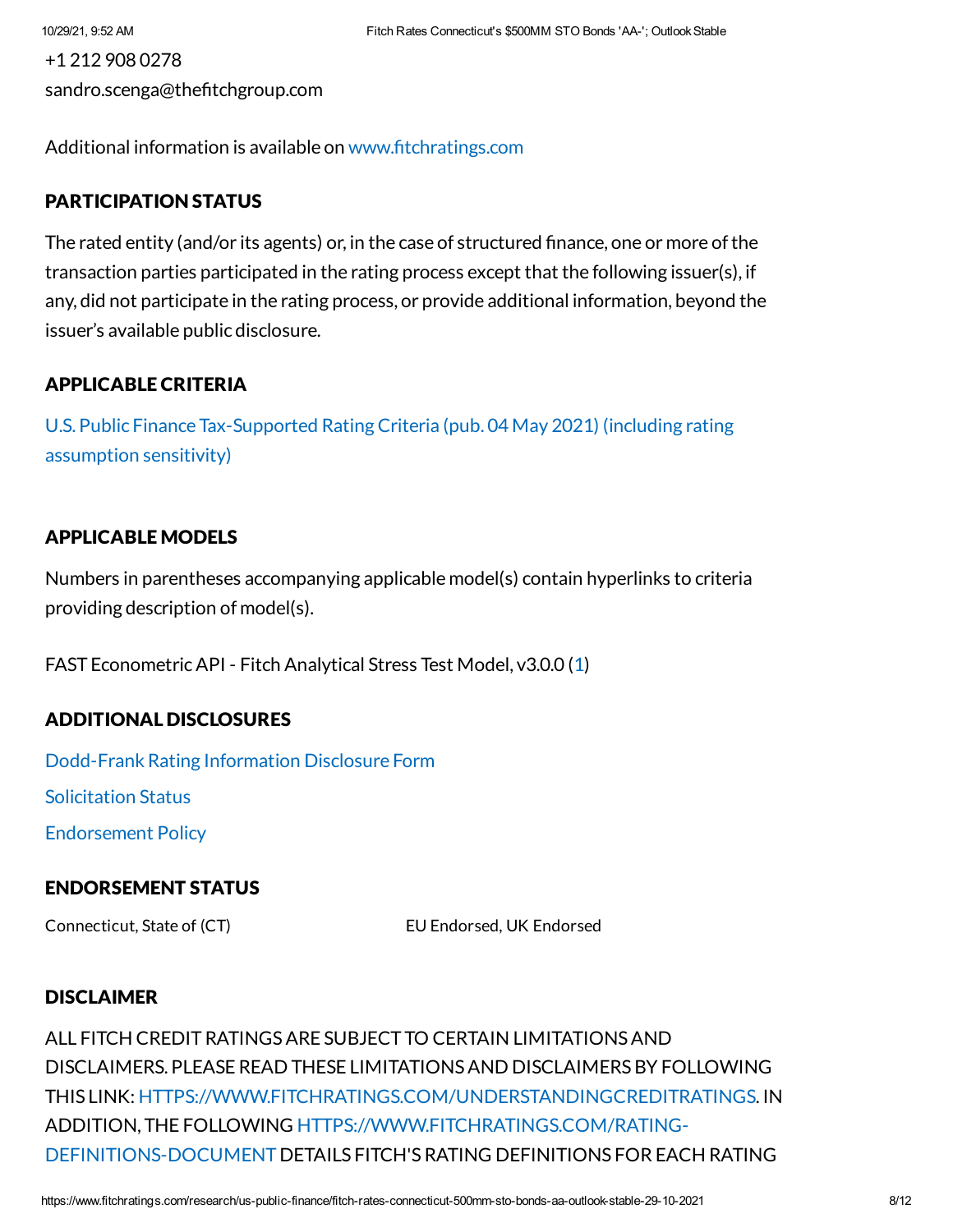SCALE AND RATING CATEGORIES, INCLUDING DEFINITIONS RELATING TO DEFAULT. PUBLISHED RATINGS,CRITERIA,AND METHODOLOGIESAREAVAILABLE FROM THIS SITEATALL TIMES. FITCH'SCODE OF CONDUCT,CONFIDENTIALITY,CONFLICTSOF INTEREST,AFFILIATE FIREWALL,COMPLIANCE,AND OTHER RELEVANT POLICIESAND PROCEDURESAREALSO AVAILABLE FROM THECODE OF CONDUCT SECTION OF THIS SITE. DIRECTORSAND SHAREHOLDERSRELEVANT INTERESTSAREAVAILABLEAT [HTTPS://WWW.FITCHRATINGS.COM/SITE/REGULATORY](https://www.fitchratings.com/site/regulatory). FITCH MAY HAVE PROVIDED ANOTHER PERMISSIBLE SERVICE ORANCILLARY SERVICE TO THE RATED ENTITY OR ITSRELATED THIRD PARTIES. DETAILSOF PERMISSIBLE SERVICE(S) FORWHICH THE LEAD ANALYST ISBASED IN AN ESMA- OR FCA-REGISTERED FITCH RATINGS COMPANY (OR BRANCH OF SUCH A COMPANY) ORANCILLARY SERVICE(S) CAN BE FOUND ON THE ENTITY SUMMARY PAGE FOR THIS ISSUER ON THE FITCH RATINGS WEBSITE.

#### READ LESS

# COPYRIGHT

Copyright © 2021 by Fitch Ratings, Inc., Fitch Ratings Ltd. and its subsidiaries. 33 Whitehall Street, NY, NY 10004. Telephone: 1-800-753-4824, (212) 908-0500. Fax: (212) 480-4435. Reproduction or retransmission in whole or in part is prohibited except by permission.All rights reserved. In issuing and maintaining its ratings and in making other reports (including forecast information), Fitch relies on factual information it receives from issuers and underwriters and from other sources Fitch believes to be credible. Fitch conducts a reasonable investigation of the factual information relied upon by it in accordance with its ratings methodology, and obtains reasonable verification ofthat information from independent sources, to the extent such sources are available for a given security or in a given jurisdiction. The manner of Fitch's factual investigation and the scope of the thirdparty verification it obtains will vary depending on the nature ofthe rated security and its issuer, the requirements and practices in the jurisdiction in which the rated security is offered and sold and/or the issuer is located, the availability and nature of relevant public information, access to the management of the issuer and its advisers, the availability of preexisting third-party verifications such as audit reports, agreed-upon procedures letters, appraisals, actuarial reports, engineering reports, legal opinions and other reports provided by third parties, the availability of independent and competent third- party verification sources with respect to the particular security or in the particular jurisdiction of the issuer, and a variety of other factors. Users of Fitch's ratings and reports should understand that neither an enhanced factual investigation nor any third-party verification can ensure that all ofthe information Fitch relies on in connection with a rating or a report will be accurate and complete. Ultimately, the issuer and its advisers are responsible for the accuracy of the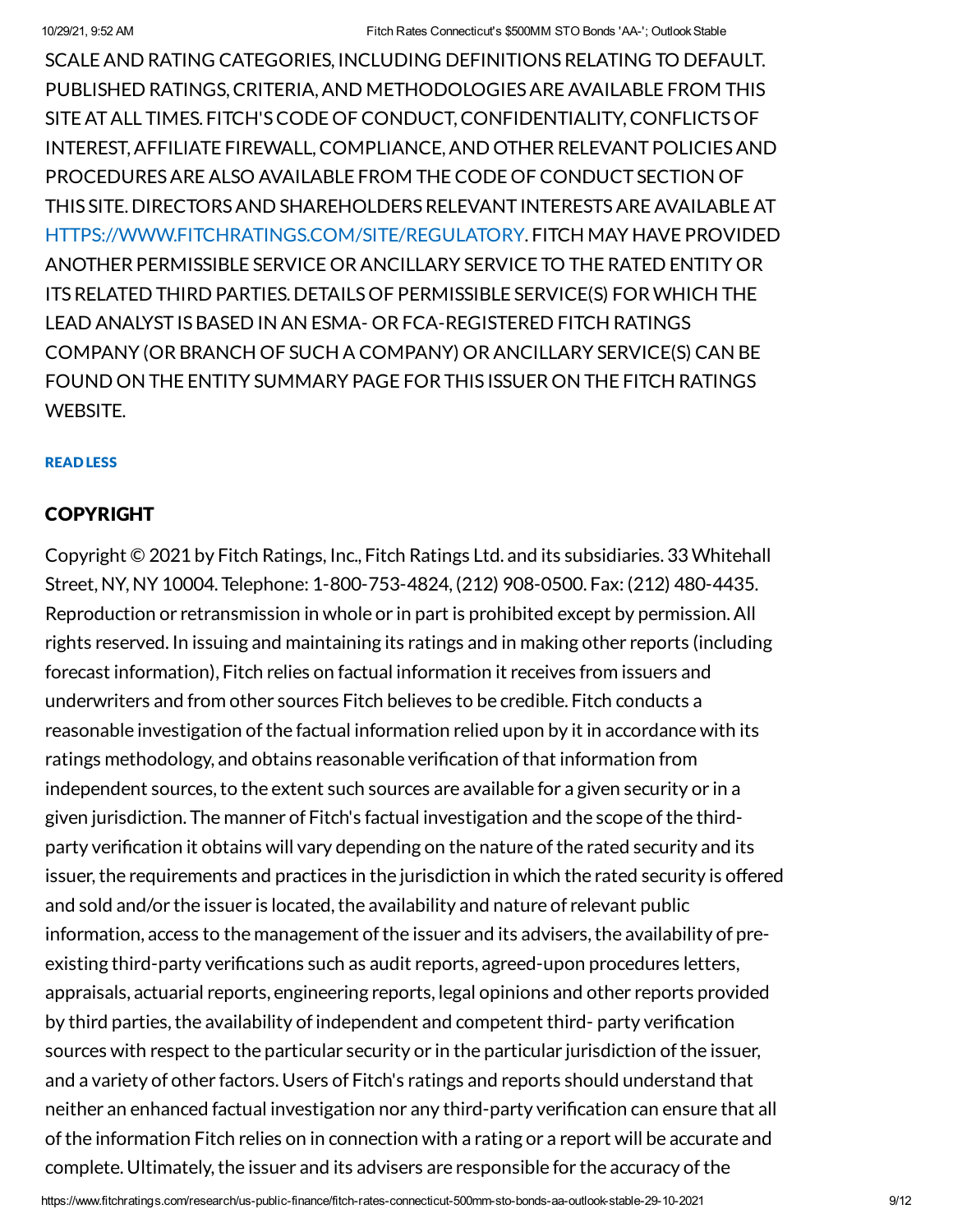information they provide to Fitch and to the market in offering documents and other reports. In issuing its ratings and its reports, Fitch must rely on the work of experts, including independent auditors with respect to financial statements and attorneys with respect to legal and tax matters. Further, ratings and forecasts of financial and other information are inherently forward-looking and embody assumptions and predictions about future events that by their nature cannot be verified as facts.As a result, despite any verification of current facts, ratings and forecasts can be affected by future events or conditions that were not anticipated at the time a rating or forecast was issued or affirmed.

The information in this report is provided "as is" without any representation or warranty of any kind, and Fitch does not represent or warrant that the report or any of its contents will meet any of the requirements of a recipient of the report. A Fitch rating is an opinion as to the creditworthiness of a security. This opinion and reports made by Fitch are based on established criteria and methodologies that Fitch is continuously evaluating and updating. Therefore, ratings and reports are the collective work product of Fitch and no individual, or group ofindividuals, is solely responsible for a rating or a report. The rating does not address the risk ofloss due to risks other than credit risk, unless such risk is specifically mentioned. Fitch is not engaged in the offer or sale of any security.All Fitch reports have shared authorship. Individuals identified in a Fitch report were involved in, but are not solely responsible for, the opinions stated therein. The individuals are named for contact purposes only.A report providing a Fitch rating is neither a prospectus nor a substitute for the information assembled, verified and presented to investors by the issuer and its agents in connection with the sale of the securities. Ratings may be changed or withdrawn at any time for any reason in the sole discretion of Fitch. Fitch does not provide investment advice of any sort. Ratings are not a recommendation to buy, sell, or hold any security. Ratings do not comment on the adequacy of market price, the suitability of any security for a particular investor, or the tax-exempt nature or taxability of payments made in respect to any security. Fitch receives fees from issuers, insurers, guarantors, other obligors, and underwriters for rating securities. Such fees generally vary from US\$1,000 to US\$750,000 (or the applicable currency equivalent) per issue. In certain cases, Fitch will rate all or a number of issues issued by a particular issuer, or insured or guaranteed by a particular insurer or guarantor,for a single annual fee. Such fees are expected to vary from US\$10,000 to US\$1,500,000 (or the applicable currency equivalent). The assignment, publication, or dissemination of a rating by Fitch shall not constitute a consent by Fitch to use its name as an expert in connection with any registration statement filed under the United States securities laws, the Financial Services and Markets Act of 2000 of the United Kingdom, or the securities laws of any particular jurisdiction. Due to the relative efficiency of electronic publishing and distribution, Fitch research may be available to electronic subscribers up to three days earlier than to print subscribers.

https://www.fitchratings.com/research/us-public-finance/fitch-rates-connecticut-500mm-sto-bonds-aa-outlook-stable-29-10-2021 10/12 ForAustralia, New Zealand, Taiwan and South Korea only: Fitch Australia Pty Ltd holds an